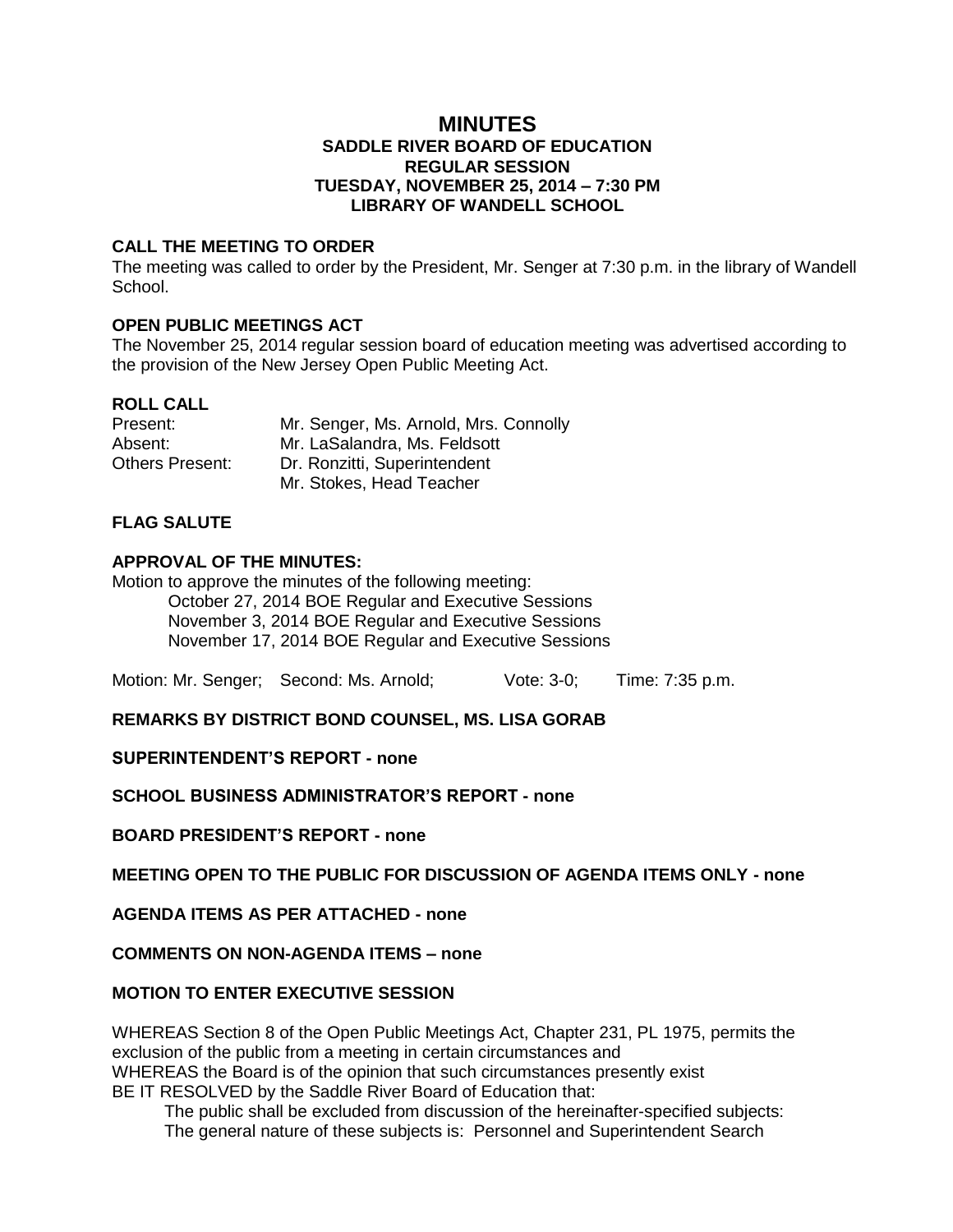It is anticipated at this time that the above-stated subject matters will be made public when the Board determines them to be no longer prejudicial or when the board takes formal action.

Motion: Mr. LaSalandra Second: Mr. Senger Vote: 3-0, motion carried Time: 8:00 p.m.

## **MOTION TO ADJOURN EXECUTIVE SESSION AND MEETING**

| Motion: | Mr. Senger | Second: Ms. Arnold | Vote: 3-0, motion carried |
|---------|------------|--------------------|---------------------------|
| Time:   | .8:20 p.m. |                    |                           |

Respectfully submitted,

Fred D. Palumbo Board Secretary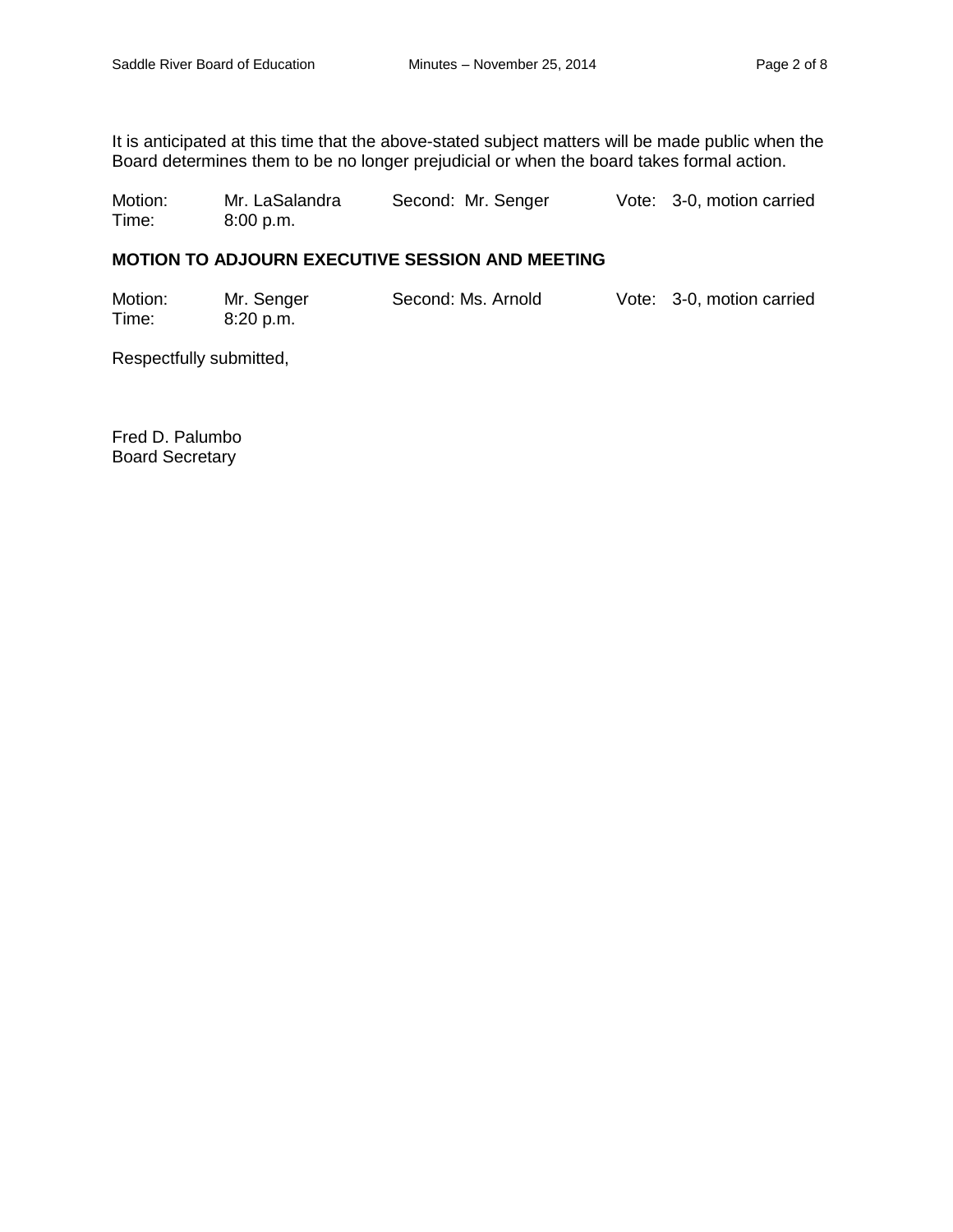### **SADDLE RIVER BOARD OF EDUCATION TUESDAY, NOVEMBER 25, 2014 RESOLUTIONS – SUMMARY**

#### **ADMINISTRATION**

A-799 First Reading – Saddle River School District Policies A-800 Acceptance of Donation from Wandell Home & School Association - Gazebo A-801 Acceptance of Donation from Wandell Home & School Association - Games

#### **HUMAN RESOURCES**

HR-1122 Kim – Stipend – Wandell Rec Fall Art Club HR-1123 Hire Substitute Teachers, Aides and/or Office Workers HR-1124 Hire Substitute Custodian HR-1125 Budds – Maternity Leave of Absence

# **EDUCATION**

E-771 Approval for Behavior Consultation Services E-772 Home Instruction for Special Education Student 2014-2015 E-773 Tuition – Special Education – Ridgewood George Washington School – 2014-2015 - 1 E-774 Tuition – Special Education – Ridgewood George Washington School – 2014-2015 - 2

#### **FINANCE**

F-2164 Payment of Bills – November 2014

F-2165 Line Item Certification

F-2166 Appropriation Transfers – October 2014

F-2167 Board Secretary Report – October 2014

F-2168 Treasurer Report – October 2014

F-2169 Agreement – Treasurer and Board Secretary Report

F-2170 Transfer of Funds in Excess of 10%

F-2171 Resolution Providing for the Submission of a Special Ballot Question to the School District Voters in a Special School District Election to be held on Tuesday, January 27, 2015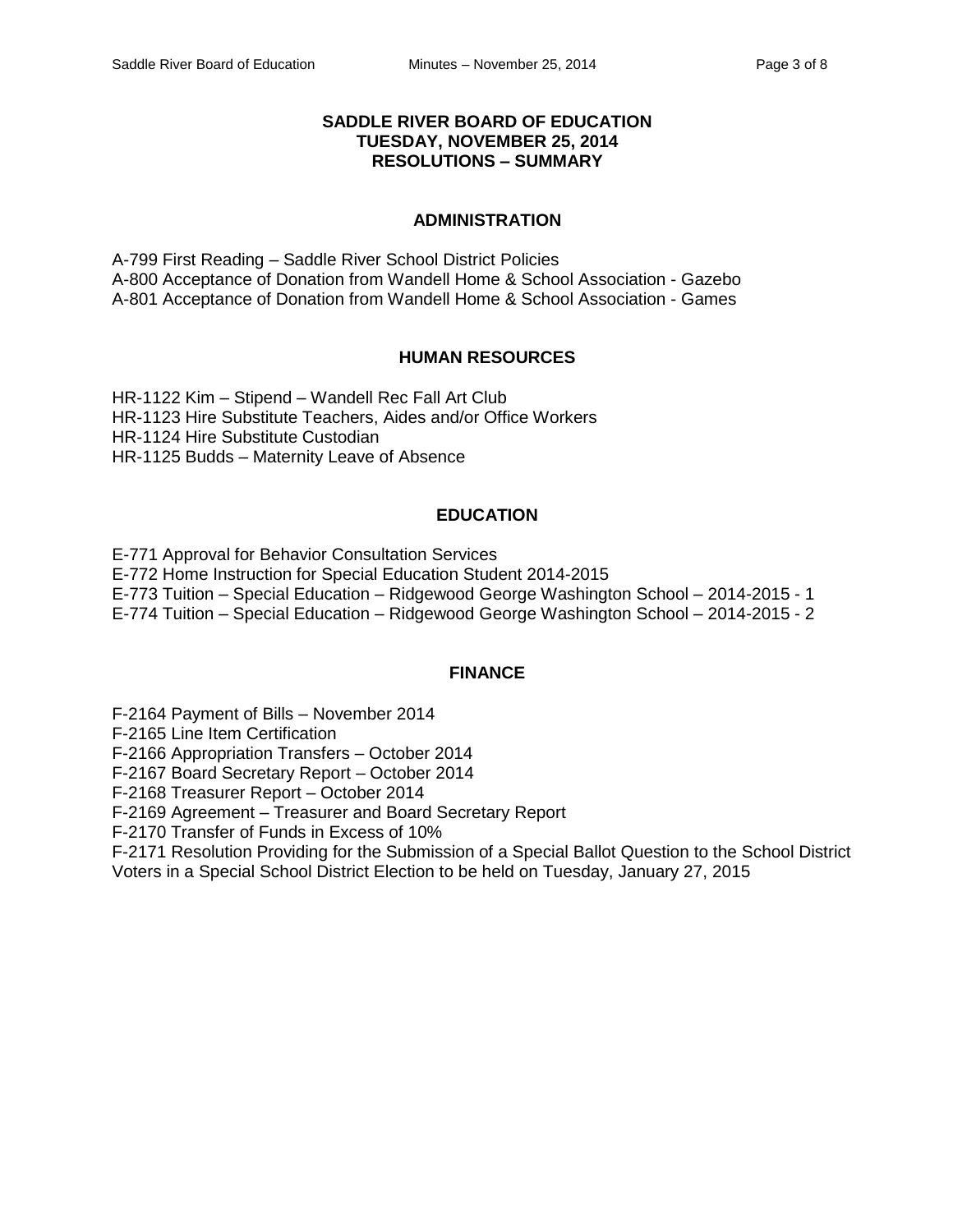### **ADMINISTRATION**

# **A-799 FIRST READING – SADDLE RIVER SCHOOL DISTRICT POLICIES**

BE IT RESOLVED to approve the first reading of the Saddle River Board of Education policies as customized for the Saddle River School District by the New Jersey School Boards Association and filed in the Board Policy Book on file in the Saddle River School District administrative offices.

#### **A-800 ACCEPTANCE OF DONATION FROM WANDELL HOME & SCHOOL ASSOCIATION - GAZEBO**

BE IT RESOLVED to accept, with gratitude, the donation by the Wandell Home & School Association of \$1,000.00 related to improvements to the Wandell gazebo.

### **A-801 ACCEPTANCE OF DONATION FROM WANDELL HOME & SCHOOL ASSOCIATION - GAMES**

BE IT RESOLVED to accept, with gratitude, the donation by the Wandell Home & School Association of approximately 30 games for the students to play with during inclement weather which are valued in the amount of \$353.76.

### ALL ADMINISTRATION MOTIONS BUNDLED FOR SINGLE VOTE:

Motion: Ms. Arnold Second: Mr. Senger Vote: 3-0

# **HUMAN RESOURCES**

# **HR-1122 CHRISTINA KIM – STIPEND – WANDELL REC FALL ART CLUB**

BE IT RESOLVED, upon recommendation of the Superintendent, the Saddle River Board of Education approves the following stipend award to Christina Kim to be paid \$2,100.00 from Wandell Recreation funds for duties performed in connection with the Wandell Rec Fall Art Club.

# **HR-1123 HIRE SUBSTITUTE TEACHERS, AIDES AND/OR OFFICE WORKERS**

BE IT RESOLVED, upon the recommendation of the Superintendent, to hire the following individuals as substitute teachers, aides and/or office workers for the 2014-2015 school year, at the substitute rate of \$90.00 per day: Hannah Maak, Amanda Maguire, Margaret Chartier

# **HR-1124 HIRE SUBSTITUTE CUSTODIAN**

BE IT RESOLVED, upon the recommendation of the Superintendent, to hire Kenneth Konig as a substitute custodian for the 2014-2015 school year, at the rate of \$11.25 per hour.

# **HR-1125 BUDDS – MATERNITY LEAVE OF ABSENCE**

BE IT RESOLVED that, upon recommendation of the Superintendent, the Saddle River Board of Education approves leave for Kerri Budds for the 2014-2015 school year as follows: Dates for leave: January 30, 2015 through June 15, 2015, utilizing paid and unpaid sick leave

### ALL HR MOTIONS BUNDLED FOR SINGLE VOTE:

Motion: Mr. Senger Second: Ms. Arnold Roll Call Vote: RA: Y IF: Absent JC: Y JL: Absent HS: Y (Motions carried 3-0)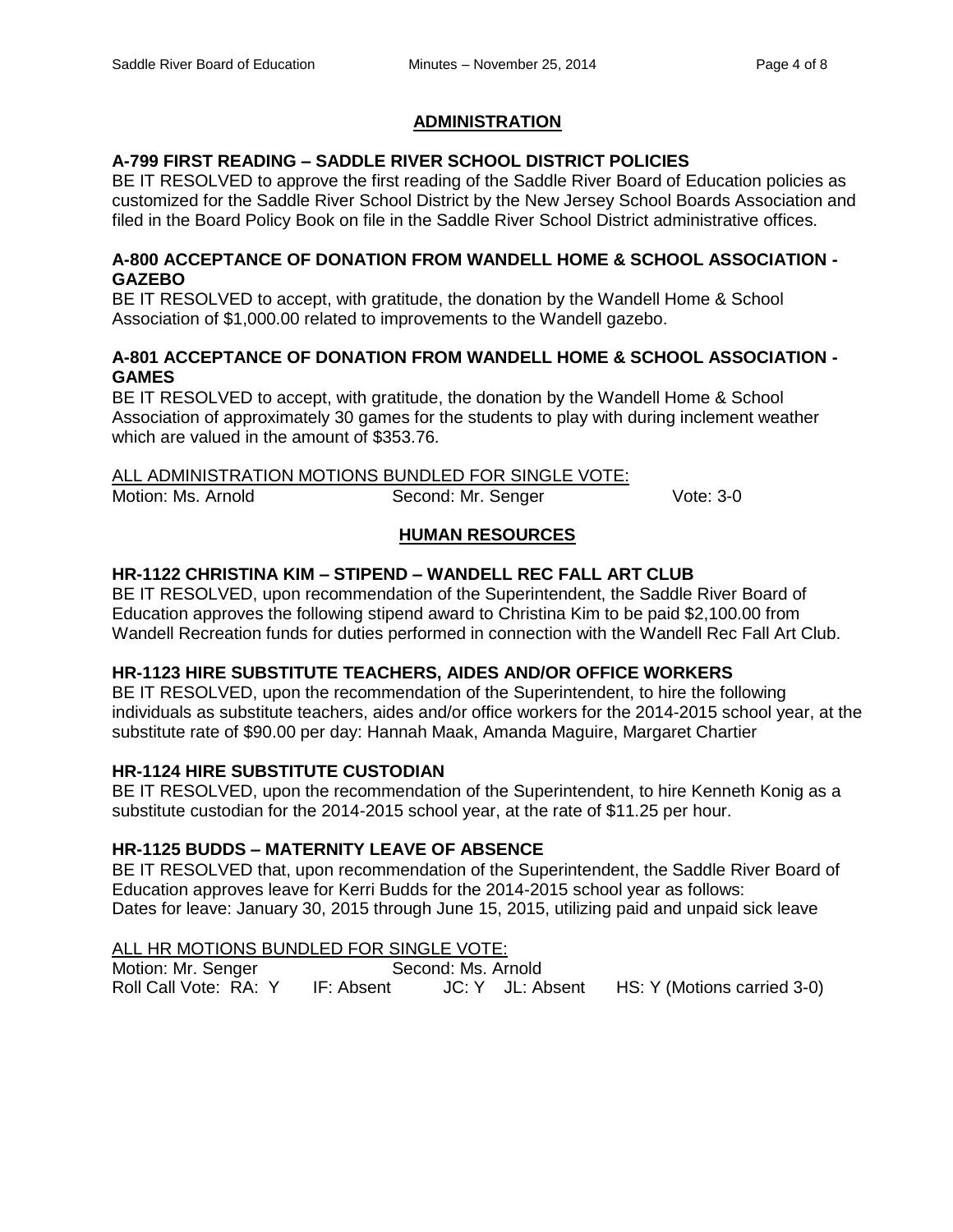## **EDUCATION**

# **E-771 APPROVAL FOR BEHAVIOR CONSULTATION SERVICES**

BE IT RESOLVED to approve two (2) behavioral consultations per month to be provided by Behaviorist Rebecca Brenkert for a Special Education student attending a Ramsey School District school for the remainder of the 2014-2015 school year at a cost of \$125 per hour for a monthly total of \$250 per month times 7 months, or a grand total of \$1,750.

# **E-772 HOME INSTRUCTION FOR CLASSIFIED STUDENT**

BE IT RESOLVED that the Saddle River Board of Education approves home instruction for one special education student at a rate of \$45 per hour for 60 hours (10 hours per week for 6 weeks) for a total cost to the district of \$2,700 for the 2014-2015 school year.

# **E-773 TUITION – SPECIAL EDUCATION – GEORGE WASHINGTON MIDDLE SCHOOL – RIDGEWOOD, NJ – 2014-2015 - 1**

BE IT RESOLVED to approve the payment of tuition to the Ridgewood Board of Education for the following amounts for one Saddle River special education student for the 2014-2015 school year:

| Tuition             | \$29,466 |
|---------------------|----------|
| <b>Related Svcs</b> | 6,340    |
| Case Mgt            | 5,220    |
| Aide                | 17.067   |
| Total               | \$58,094 |

# **E-774 TUITION – SPECIAL EDUCATION – GEORGE WASHINGTON MIDDLE SCHOOL – RIDGEWOOD, NJ – 2014-2015 - 2**

BE IT RESOLVED to approve the payment of tuition to the Ridgewood Board of Education for the following amounts for one Saddle River special education student for the 2014-2015 school year:

| Tuition             | \$23,991 |
|---------------------|----------|
| <b>Related Svcs</b> | 4,690    |
| Case Mgt            | 5,220    |
| Aide                | 17,067   |
| Total               | \$50,968 |

ALL EDUCATION MOTIONS BUNDLED FOR SINGLE VOTE:

Motion: Mr. Senger Second: Ms. Connolly Vote: 3-0

# **FINANCE**

#### **F-2164 PAYMENT OF BILLS – NOVEMBER 2014**

BE IT RESOLVED that the payment of bills for November 2014 as per the bill lists on file in the business office be approved.

# **F-2165 LINE ITEM CERTIFICATION**

BE IT RESOLVED that in compliance with NJAC 6:20-2A-10(e) that the Board of Education certifies that no major account or fund has been over-expended and that as of this report, sufficient funds are available to meet the District's financial obligations for the remainder of the fiscal year.

# **F-2166 APPROPRIATION TRANSFERS – OCTOBER 2014**

BE IT RESOLVED that the appropriation transfers for the month of October 2014 as per the list on file in the business office be approved.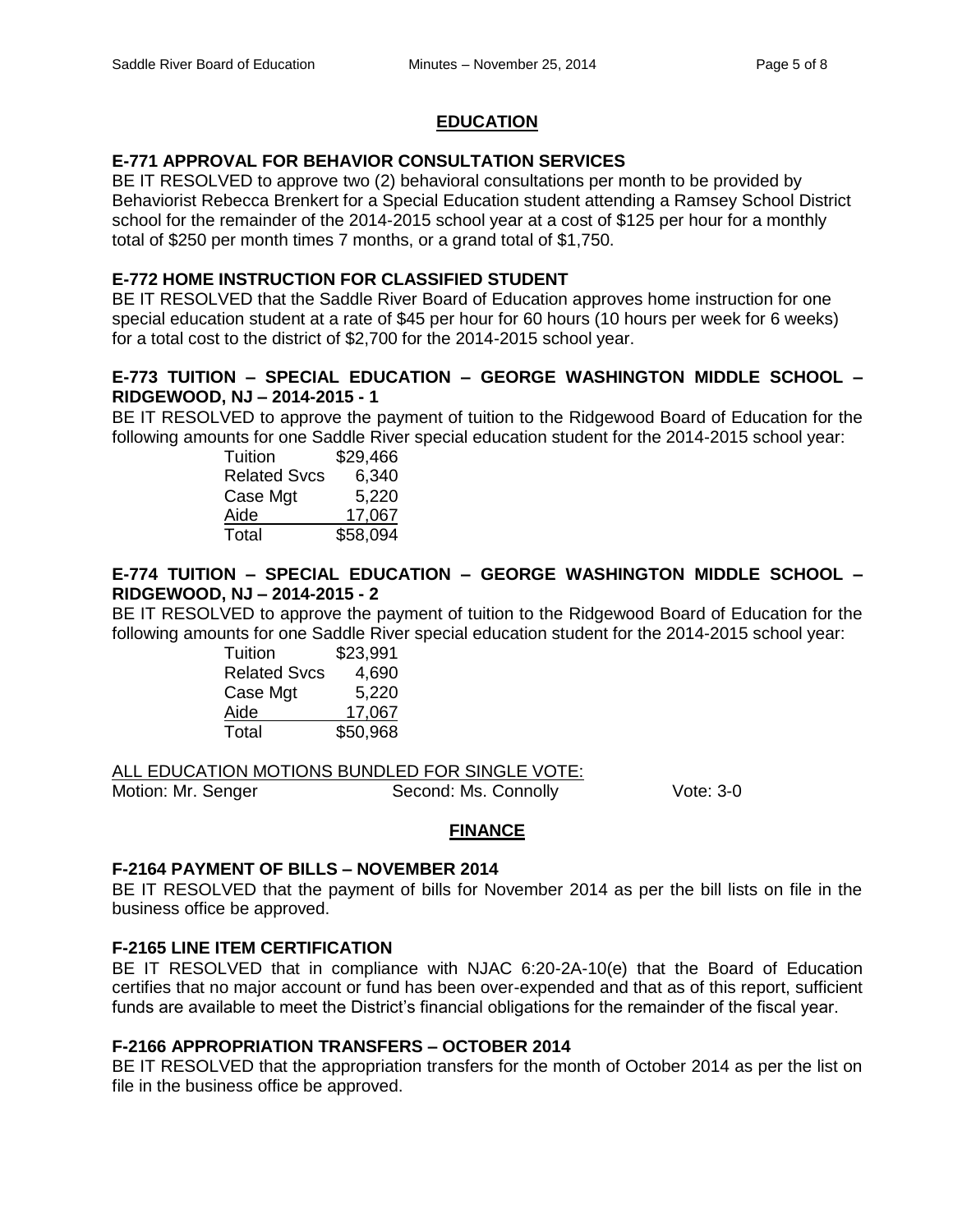# **F-2167 BOARD SECRETARY REPORT – OCTOBER 2014**

BE IT RESOLVED that the Reports of the Board Secretary for the month of October 2014 be approved.

#### **F-2168 TREASURER REPORT – OCTOBER 2014**

BE IT RESOLVED that the Treasurer's Report for the month of October 2014 be approved.

### **F-2169 AGREEMENT – TREASURER'S AND BOARD SECRETARY'S REPORTS**

BE IT RESOLVED that the Saddle River Board of Education states that the Report of the Treasurer of School Moneys and the Report of the Secretary of the Board of Education for the month of October 2014 are in agreement and on file in the Board Secretary's Office.

### **F-2170 TRANSFER OF FUNDS (IN EXCESS OF 10%)**

BE IT RESOLVED that the Saddle River Board of Education approves the following transfer of funds (in excess of 10%) due to the amount of legal costs accrued thus far in the school year 2014- 2015, such transfer having been previously approved by the Interim Executive County Superintendent in her letter to the District Superintendent dated November 19, 2014.

| <b>FROM</b>                              | <b>AMOUNT</b> |
|------------------------------------------|---------------|
| Line 29180 Tuition                       | $-$ \$29,342  |
| TO                                       | <b>AMOUNT</b> |
| Line 45300 School Administration (Legal) | +\$29.342     |

ALL FINANCE MOTIONS BUNDLED FOR SINGLE VOTE: Motion: Ms. Connolly **Second: Mr. Senger** Vote: 3-0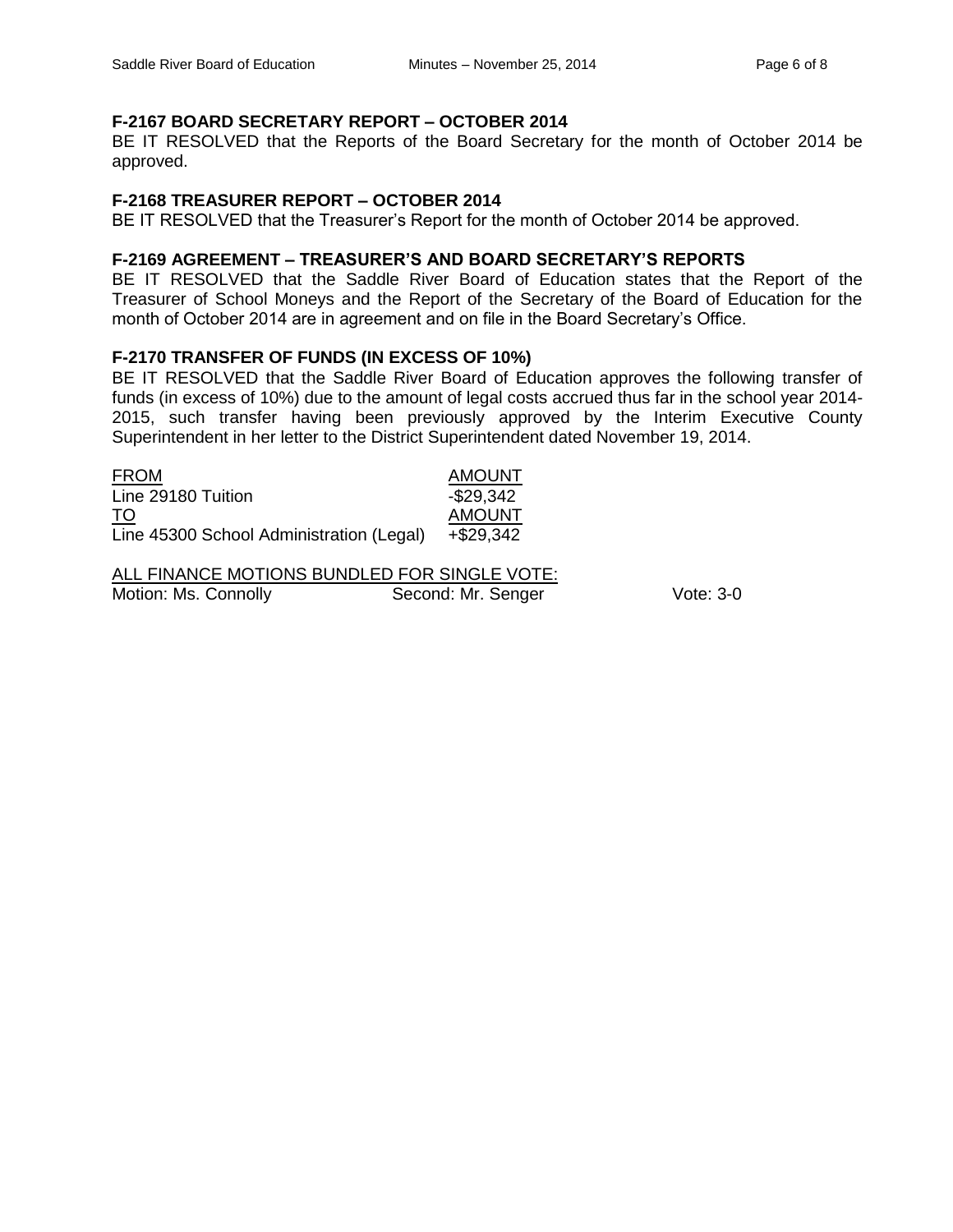### **F-2171 RESOLUTION OF THE BOARD OF EDUCATION OF THE BOROUGH OF SADDLE RIVER IN THE COUNTY OF BERGEN, NEW JERSEY PROVIDING FOR THE SUBMISSION OF A SPECIAL BALLOT QUESTION TO THE SCHOOL DISTRICT VOTERS AT A SPECIAL SCHOOL DISTRICT ELECTION TO BE HELD ON TUESDAY, JANUARY 27, 2015**

WHEREAS, The Board of Education (the "Board" when referring to the governing body and the "School District" when referring to the territorial boundaries governed by the Board) of The Borough of Saddle River in the County of Bergen, New Jersey (the "State") desires to undertake a school facilities project consisting of the replacement and upgrade of the HVAC system at the Wandell Elementary School (the "Project");

WHEREAS, to accomplish the Project, the Board seeks to authorize the submission of a ballot question and an explanatory question at a special School District election to be held on Tuesday, January 27, 2015 (the "Election") and to authorize certain actions required to be taken in connection with the conduct of the Election and the undertaking of the Project.

**NOW THEREFORE, BE IT RESOLVED** by The Board of Education of The Borough of Saddle River in the County of Bergen, New Jersey (not less than a majority of the full membership of the Board concurring) as follows:

1. The following Explanatory Statement and Proposal (the "Proposal") shall be submitted to the legal voters of the School District at a special School District election (the "Election") to be held on Tuesday, January 27, 2015, commencing at 2:00 p.m. in the School District. The polls shall remain open until 9:00 p.m. and as much longer as may be necessary to permit all the legal voters then present to vote and cast their ballot.

# **EXPLANATORY STATEMENT**

#### **The Project**

**As set forth in the Proposal below, the Board is seeking authorization to undertake replacement and upgrade of 50+ year old HVAC system at the Wandell Elementary School. The total cost of the project shall not exceed \$3,097,091.** 

#### **State Funding for the Project**

**The State has awarded the School District aid in the amount of 40% of the total project costs. This State funding for the project reduces the taxpayers' share to 60%. Such State funding will only be available to the School District if the referendum passes.**

#### **PROPOSAL**

**The Board of Education of The Borough of Saddle River in the County of Bergen, New Jersey is authorized to undertake the replacement and upgrade of the HVAC system at the Wandell Elementary School. The Board is authorized to expend on such project an amount not to exceed \$3,097,091 which expenditure shall be funded with bonds of the School District in the amount not to exceed \$3,097,091. The State has agreed to provide debt service aid of 40% of the eligible costs. All of the costs are eligible costs.**

2. The Board hereby approves and adopts the Proposal and, subject to the approval of the legal voters of the School District, hereby determines to carry out the same.